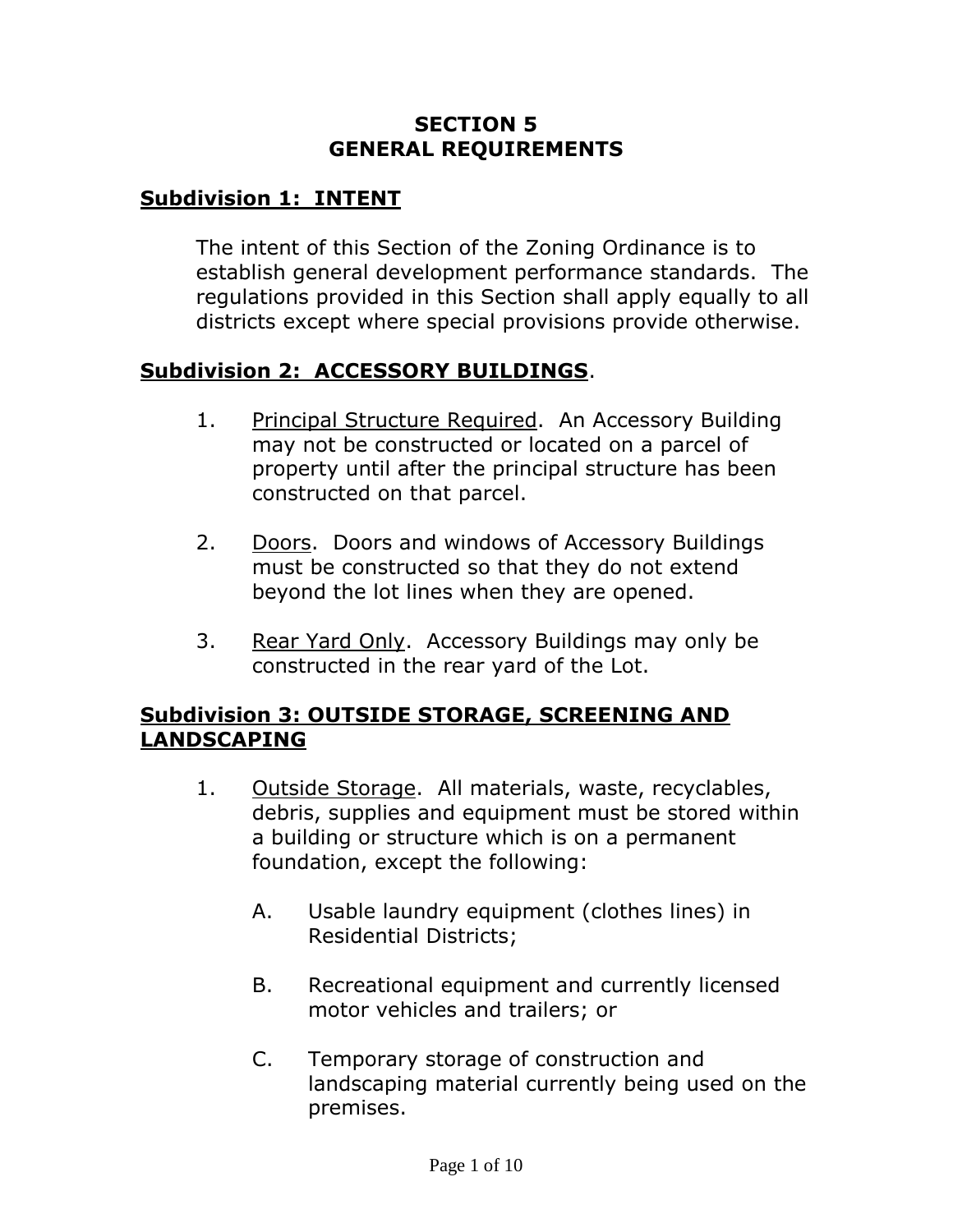- 2. Landscaping Required. In all zoning districts the lot area remaining after providing for buildings, parking areas, driveways, loading areas, sidewalks or other structures must be planted and maintained in grass, sodding, shrubs or other acceptable vegetation or landscaping techniques. All new uses other than single and two family dwelling units must provide a landscaping plan as part of their site plan review.
- 3. General Residential Landscaping Requirements. The lot area remaining after providing for driveways, sidewalks, patios, building site and/or other requirements shall be sodded, or seeded and mulched, as follows:
	- A. The boulevard area of all lots shall be sodded.

i) For purposes of this Subdivision, "boulevard" shall mean that area between the edge of the road way surface and outermost limit of the road right-of-way.

- B. All other areas of lots may be either sodded, or seeded and mulched.
- C. Sodding, or seeding and mulching may be completed no earlier than April 30<sup>th</sup> and no later than October  $15<sup>th</sup>$  of any given year.
- D. All residential dwellings of less than four (4) units must contain a minimum of one (1) deciduous tree planted in the front of the dwelling unit of a minimum of two (2) inches in diameter, as measured eighteen inches above ground. All residential dwellings of more than four (4) units must plant a number of trees and in locations deemed practicable by the City based on lot size, location, and available area,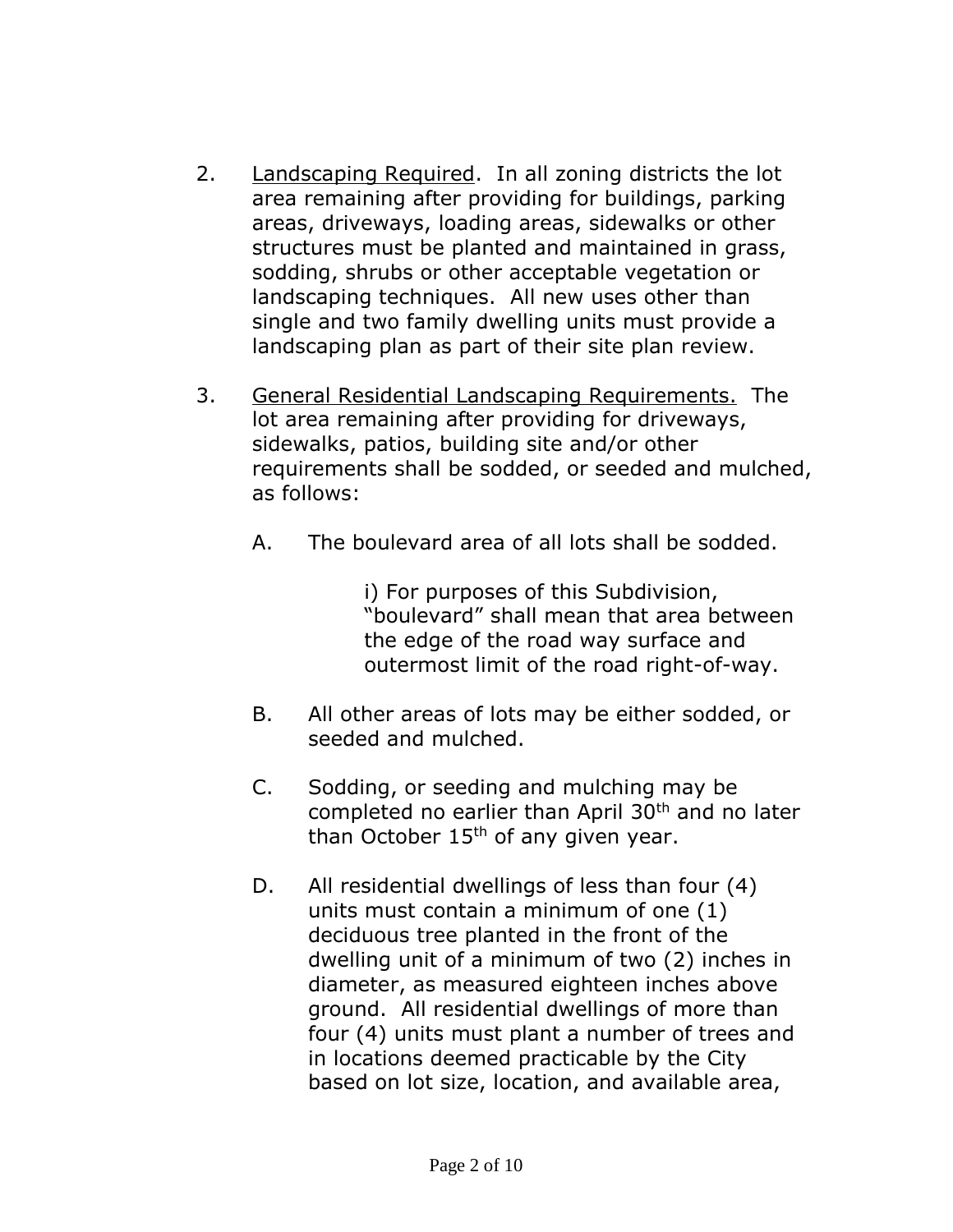which number shall not exceed the number of units.

- 4. Certificate of Occupancy. Prior to the issuance of a final certificate of occupancy for any newly constructed residential dwelling, the property owner, person, or company requesting the certificate of occupancy shall have installed the improvements to the property upon which the dwelling is located as required by Paragraph 3 of this Subdivision 3 or in any applicable development agreement.
	- A. In the event final certificate of occupancy is requested *after October 15th and before April 30th of any given* year, the City may issue the certificate of occupancy, provided the requestor or property owner:
		- i) Provides the City with a cash escrow in the amount equal to \$3,000.00; and
		- ii) Enters into an escrow agreement with the City to install said improvements by a date certain as specified by the City and which provides the City with the authority to enter upon the property to install said improvements using the money placed in escrow in the event the improvements are not installed by said date. The requestor or property owner shall be responsible for the difference between the escrow amount and the actual cost of installation.
			- 1) If the improvements are those required under Subdivision 3(3) of this Section 5, the escrow agreement shall provide that the requestor or property owner must have completed installation by May  $31<sup>st</sup>$ . In the event the improvements are not installed by this date, the City shall undertake to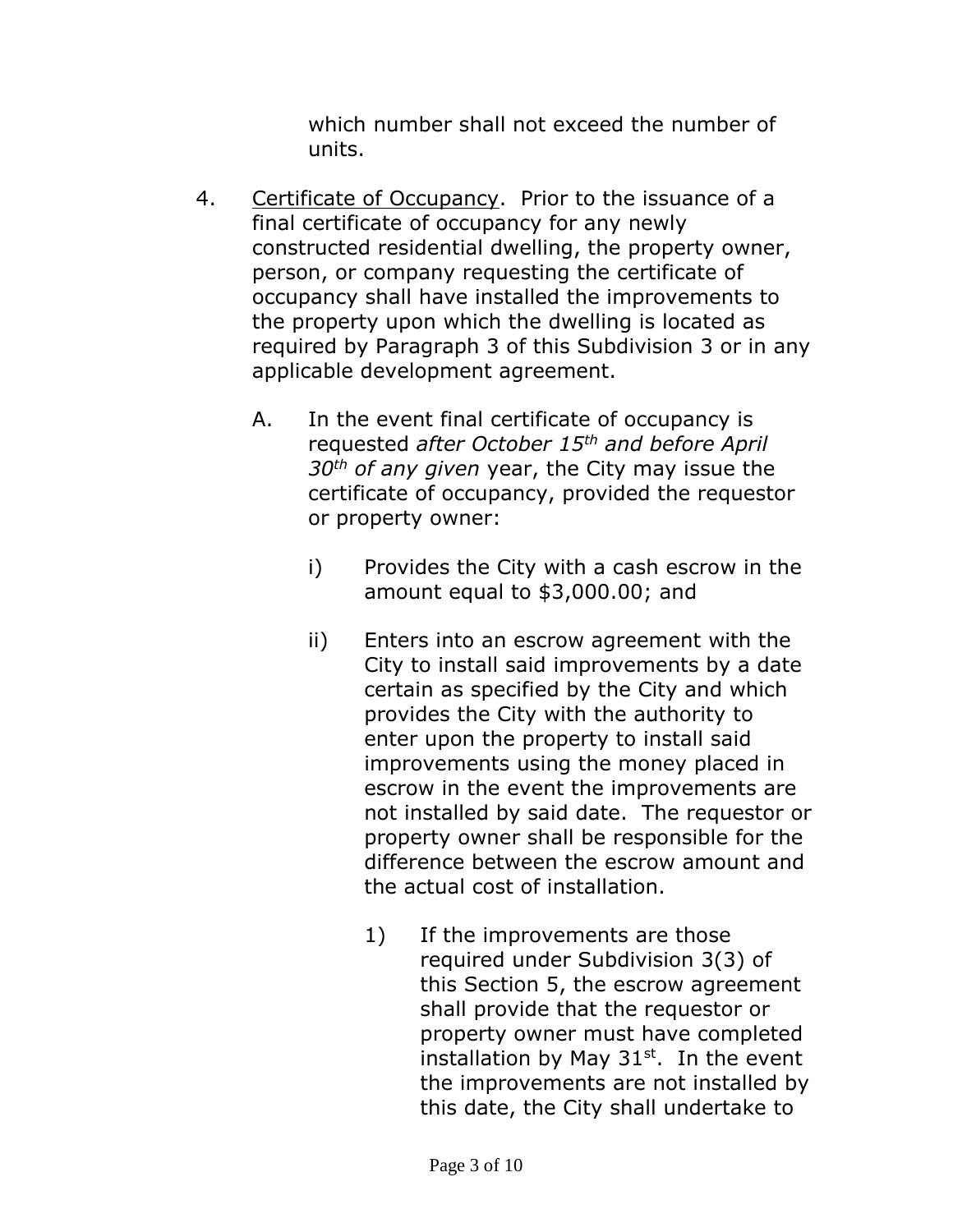install the improvements pursuant to Paragraph 4(A)(ii) of this Subdivision.

- 2) If the improvements are those required under Paragraph 5 of this Subdivision 3, the escrow agreement shall provide that the driveway will be installed within thirty (30) days of such date as the City determines conditions are suitable for construction. In the event the driveway is not installed within this time, the City shall undertake to install the driveway pursuant to Paragraph 4(A)(ii) of this Subdivision.
- iii) Pays to the City a non-refundable administration fee of \$50.00 for the processing of the escrow and escrow agreement.
- B. In the event an escrow amount is paid to the City under this Paragraph 4, it will be refunded without interest within thirty (30) days of certification that the improvements have been satisfactorily installed.
- 5. Driveways. No final certificate of occupancy will be issued for any residential unit until a driveway providing access from the public right-of-way to the unit has been completed, which must be constructed of concrete, blacktop (asphalt), or other similar hard, durable, dust-free surface designed to properly drain surface water and prevent water drainage onto adjacent properties or walkways. Gravel and crushed granite type surfaces are specifically prohibited.
	- A. In the event the driveway required by this Paragraph 5 is unable to be installed at the time the final certificate of occupancy is requested due to weather, as determined in the sole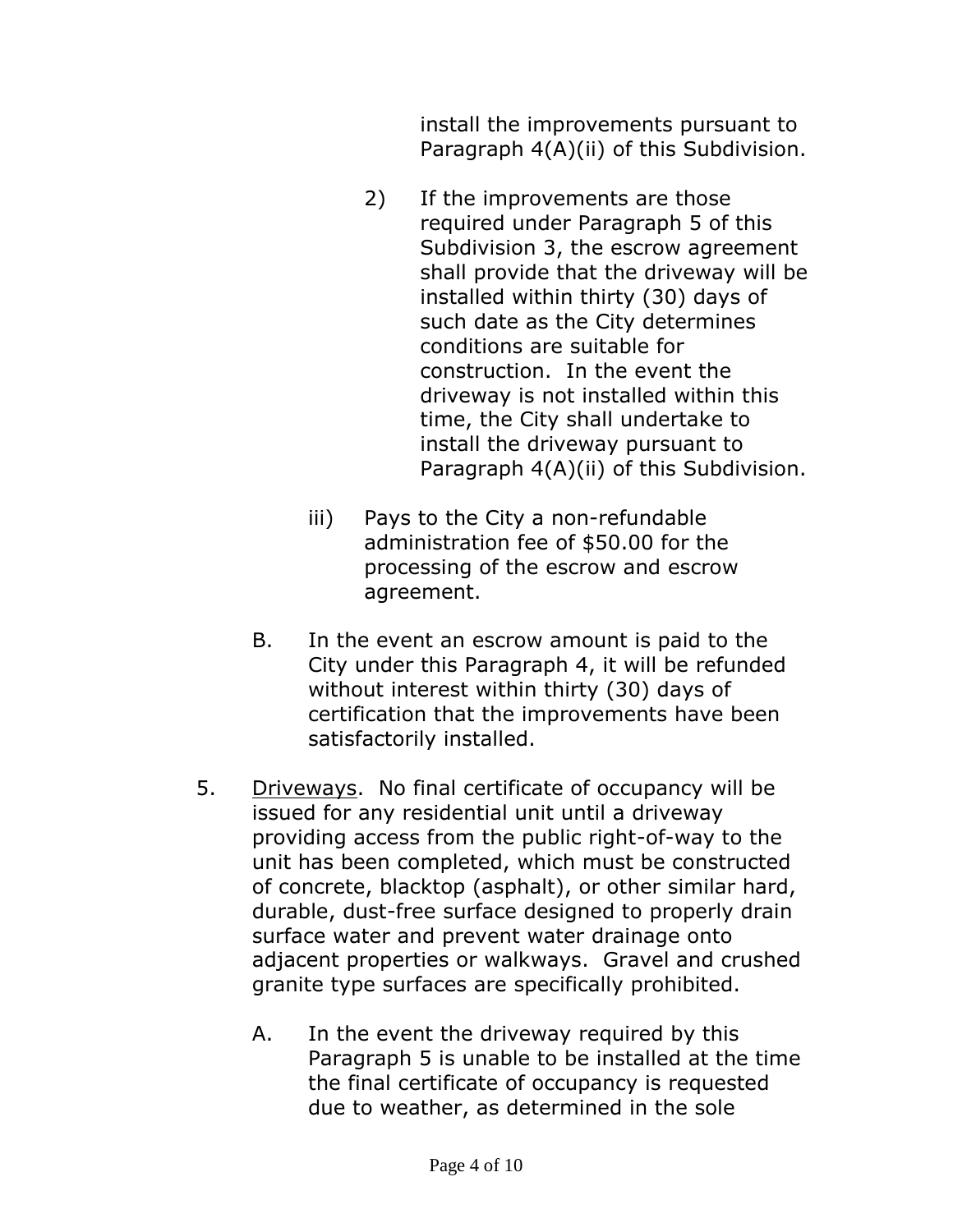discretion of the City Engineer, the City may issue the certificate of occupancy, provided the requestor complies with the escrow provisions of Section 5, Subdivision 3(4), and the escrow amount for the driveway shall be \$3,000.00; or, in the alternative, provides proof of a valid escrow agreement with a lending institution that substantially conforms to the requirements of this ordinance and is acceptable to the City in its sole discretion. The City's determination shall be final.

- 6. This Subdivision 3 supercedes any inconsistent policy, rule, or ordinance.
- 7. Topsoil Removal. No person shall strip, excavate or otherwise remove topsoil for sale or for use off premises except (i) in connection with the construction or alteration of a building on the premises or (ii) in connection with excavation or grading incidental to the work on the premises.

# **Subdivision 4: UNPLATTED PROPERTY**

- 1. Survey Required. Any person desiring to improve unplatted property shall submit to the City a survey of the premises and information on the location and dimensions of proposed buildings, location of easements crossing the property and other information which may be necessary to insure conformance with this Ordinance.
- 2. Consideration for Planned Streets. All buildings must be located so that they will not obstruct planned future streets.
- 3. Survey Review. The Planning Commission will review the lot survey to determine if the division and creation of the property was in compliance with statutes and regulations applicable at the time of the division. If the Planning Commission finds that the division of the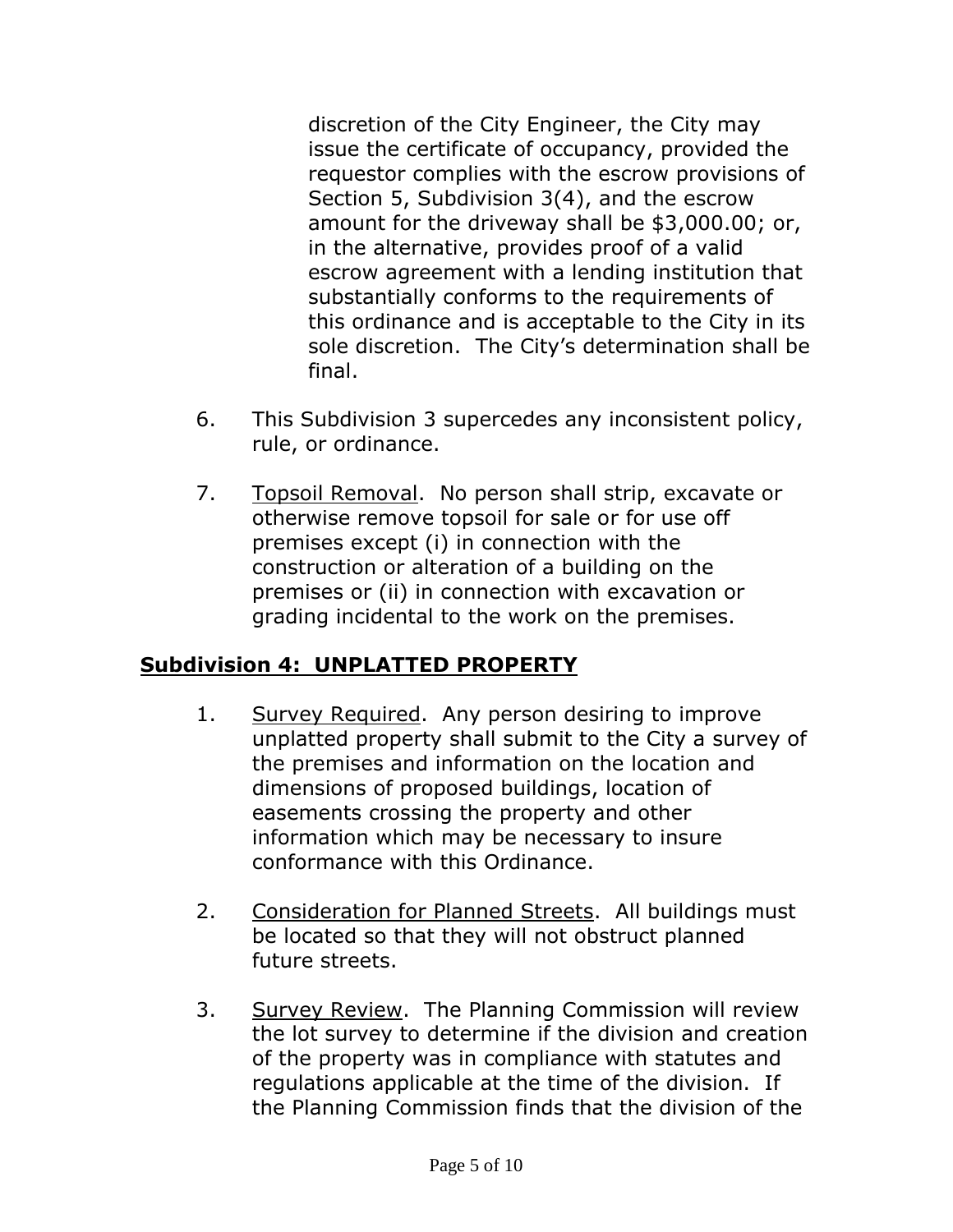property was in compliance with legal requirements applicable at the time of the division, the lot shall be recognized and development of the property shall be allowed in the conformance with this Ordinance. If the Planning Commission finds that the division of the property was not in compliance with legal requirements applicable at the time of the division, the lot shall not be recognized and current standards and procedures for platting shall be imposed.

4. Dedications and Dedication Fees. As a condition of allowing the development of unplatted property the City Council may require that the property owner provide reasonable land, easement and right of way dedications (including applicable park dedications or fees in lieu of land) which would have been required had the property been platted prior to its development.

# **Subdivision 5: DWELLING UNIT RESTRICTIONS**

- 1. Basement and Temporary Houses Prohibited. No cellar, garage, tent, accessory building, or basement (except when used as an accessory portion of the living space of the family or as an earth sheltered home as defined in Minnesota Statutes §216C.06, Subd. 2, as amended) may be used as a residence or Dwelling Unit.
- 2. One Principal Structure per Lot. Except and in the case of planned unit developments and R-2 Districts, no more than one (1) principal building may be located on a lot.
- 3. Manufactured Homes. Manufactured Homes built in conformance with Minnesota Statutes Sections 327.31 to 327.35, as amended, and that comply with all other applicable requirements of this Ordinance and federal and state law are permitted in the same manner as other single family residential units.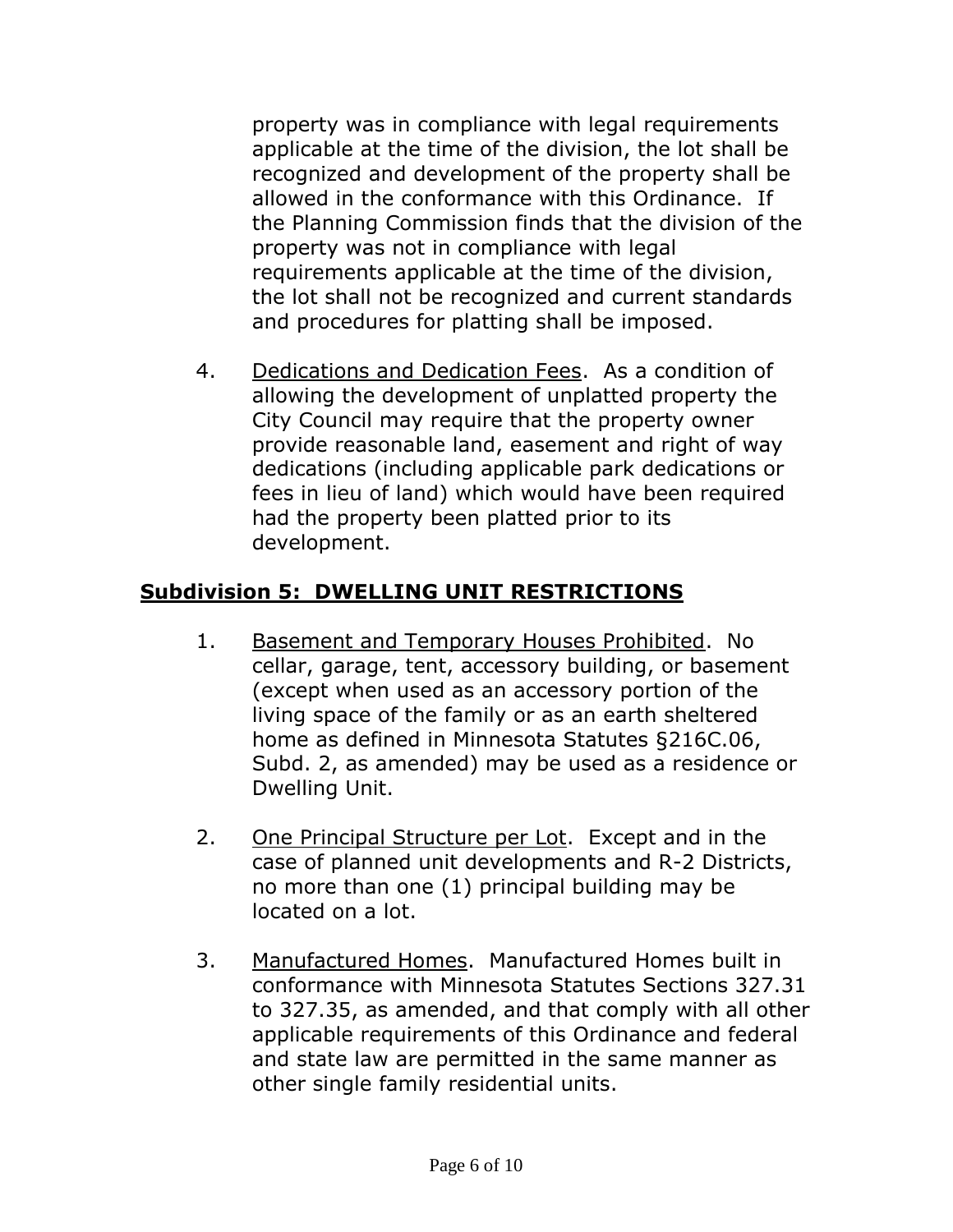# **Subdivision 6: GENERAL PERFORMANCE STANDARDS**

- 1. Connection to Sanitary Sewer and Water Required. All newly constructed buildings must be connected to City sewer and water services. Where municipal sewers are not available, as determined by the Zoning Administrator, all sewage facilities must be connected to approved septic tanks and disposal fields. Existing buildings, which are not connected to municipal sanitary sewer services, must connect to City sanitary sewer services if City sanitary sewer services are within 150 feet of the building. Existing buildings, which are not connected to municipal water services, must connect to City water services if municipal water services are within 150 feet of the building. This provision does not apply to temporary construction sites or portable units approved by the City for temporary use.
- 2. Lighting. Any lighting used to illuminate an off-street parking area, gas station filling area, sign or other structure, must be arranged to deflect light away from any adjoining Residential Zone and from public streets. Direct or sky-reflected glare from floodlights or from high temperature processes such as combustion or welding may not be directed onto any adjoining property. Lights must be hooded or controlled so that they do not light adjacent property. Bare incandescent light bulbs are not permitted in view of adjacent property or public right-of-way.
- 3. Smoke Emissions. The emission of smoke by any use shall be in compliance with and regulated by the Minnesota Pollution Control Standards, as amended.
- 4. Dust and Other Particulate Matter. The emission of dust, fly ash or other particulate matter by any use shall be in compliance with and regulated by the Minnesota Pollution Control Standards, as amended.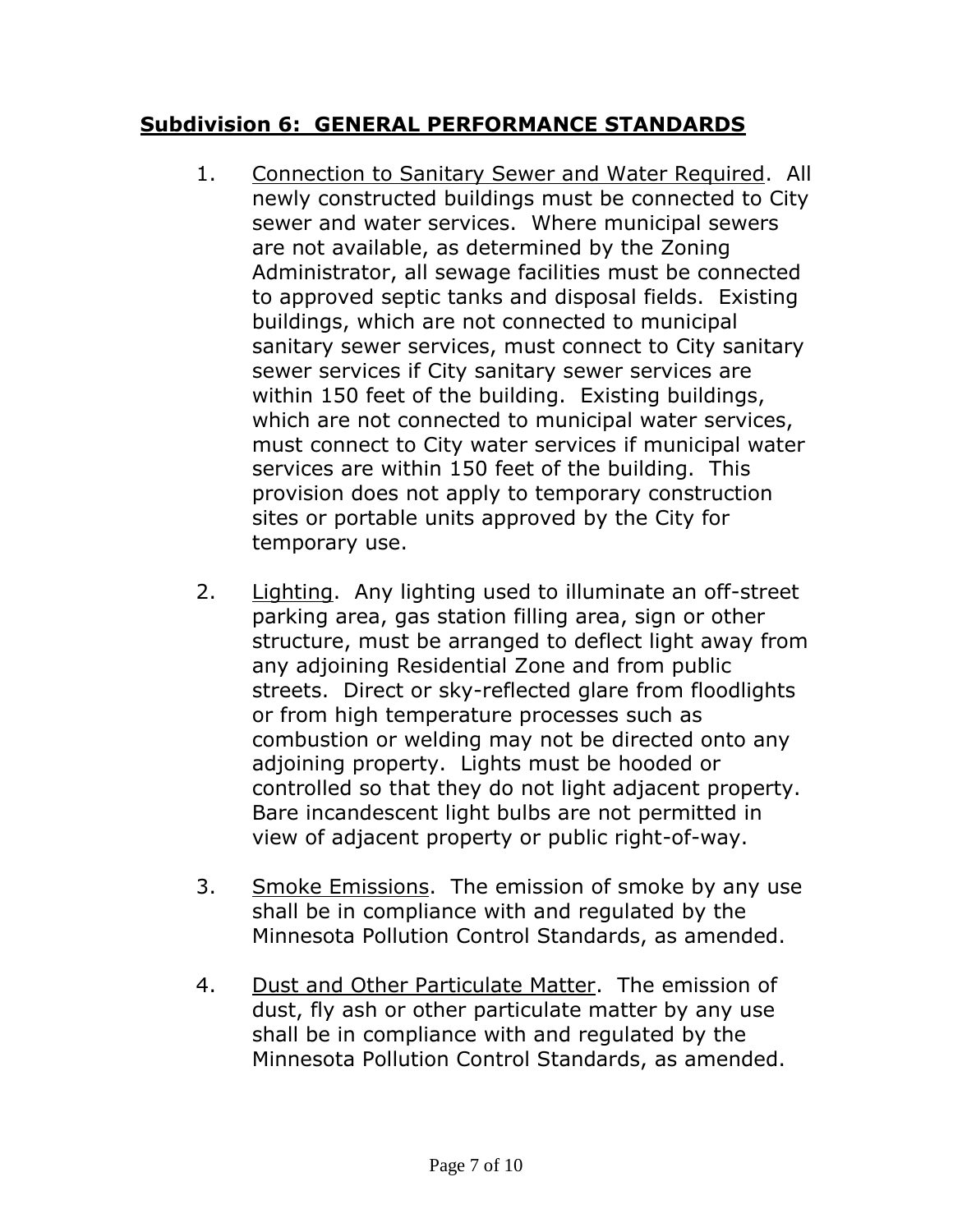- 5. Odors. The emission of odorous matter in such quantity as to be offensive shall not be permitted. The emission of odor by any use shall be in compliance with and regulated by the Minnesota Pollution Control Standards, as amended.
- 6. Noise. All noise shall be muffled so as not to be objectionable due to intermittence, beat frequency or shrillness and as measured at any property line, shall not exceed the minimum standards established by the State of Minnesota.
- 7. Fuel Storage. No tank for the storage of fuel shall be placed or maintained above ground unless complying with all applicable MPCA regulations and approved by the Planning Commission.
- 8. Solar Collectors. Solar collectors must adhere to the setback requirements of the district in which they are placed. When placed on the roof of structures, solar collectors are subject to the height requirements of the district in which they are located. When considering a variance for the placement of solar collectors, the City Council shall consider inadequate access to direct sunlight as a legitimate hardship pursuant to Minnesota Statutes Section 462.357, Subd. 6, as amended.
- 9. Exterior Finish. Unpainted or uncolored corrugated sheet metal shall be prohibited.

#### **Subdivision 7: HEIGHT AND YARD SETBACK EXCEPTIONS**

1. Height Exceptions. This Ordinance's height limitations do not apply to chimneys, cooling towers, elevator bulk heads, fire towers, drive-in movie theater screens, grain elevators, silos, penthouses, stacks, flag poles, tanks, water towers, pumping towers, permitted radio or television towers, monuments, cupolas, steeples and mechanical appurtenances pertaining to and necessary to the permitted use of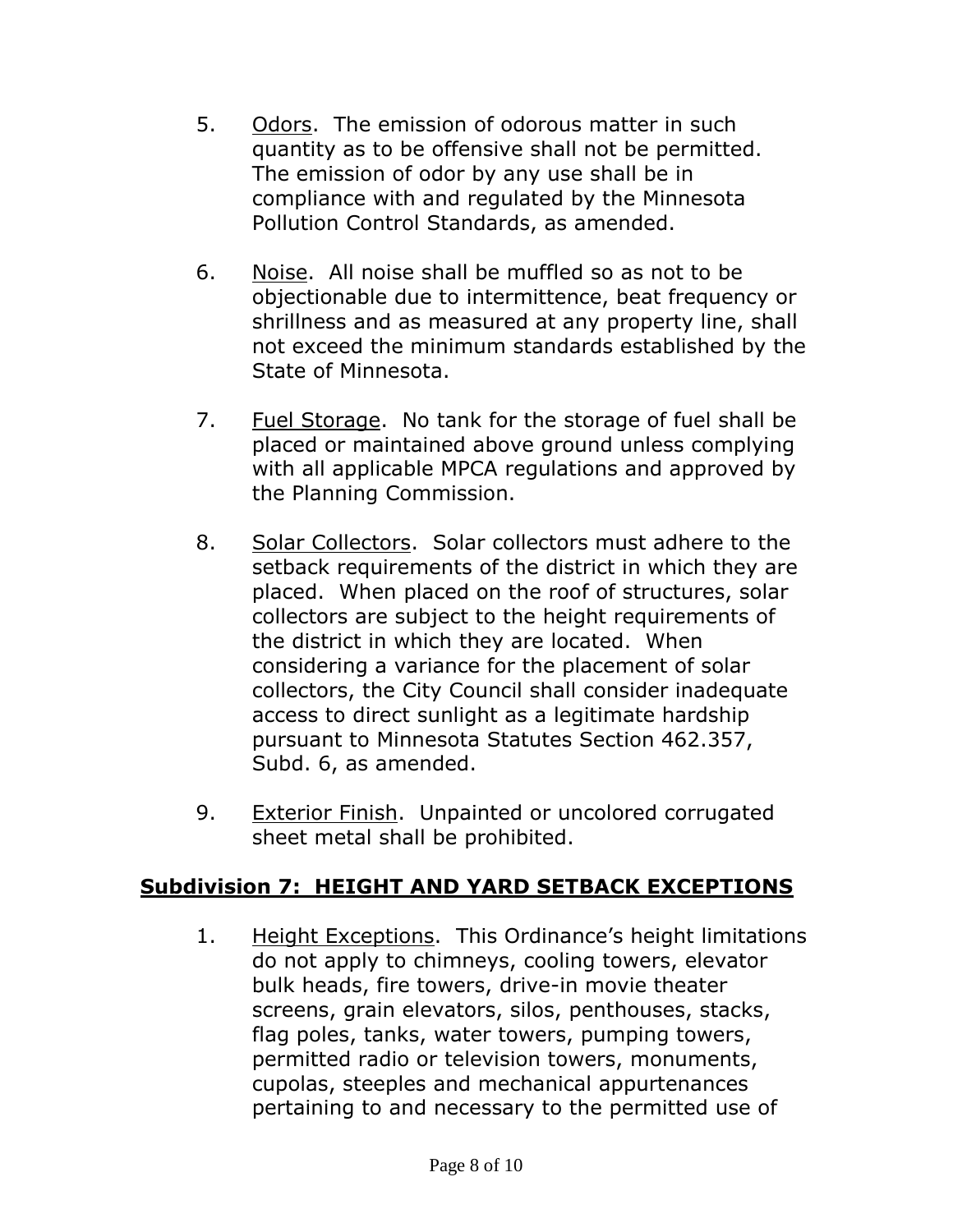the district in which they are located, unless in the Zoning Administrator's opinion the construction might be dangerous or in other ways detrimental to surrounding property, in which case a conditional use permit will be required.

2. Yard Setback Exceptions. The following are not considered encroachments on setback requirements: Boiler flues, chimneys, fireplaces, belt courses, leaders, sills, pilasters, lintels, steps, cornices, eaves and gutters (all of which may not project more than thirty (30) inches into the setback), stone or cement patios and non-barrier creating landscape plantings.

For clarification purposes, the following is a list of features that are not exempt and may not be located within the setback area: outside stairways, fire escapes, porches, platforms, decks, balconies and other similar projections.

# **Subdivision 8: BUILDING RELOCATION**

Each location of a relocated building shall require a building permit. Relocated buildings must conform with the Building Code, be situated in a properly zoned area, and meet all other requirements of this Ordinance.

#### **Subdivision 9: STREET PLAN CONFORMANCE**.

No structure may be placed in a location that will interfere with future street or road construction as shown on the City's street plan.

#### **Subdivision 10: TEMPORARY STRUCTURES LIMITED**.

No temporary structure, trailer, tent or shack may be constructed, placed or maintained except as an accessory to and during construction of permanent buildings. In no event will any such structure be permitted for longer than one (1) year.